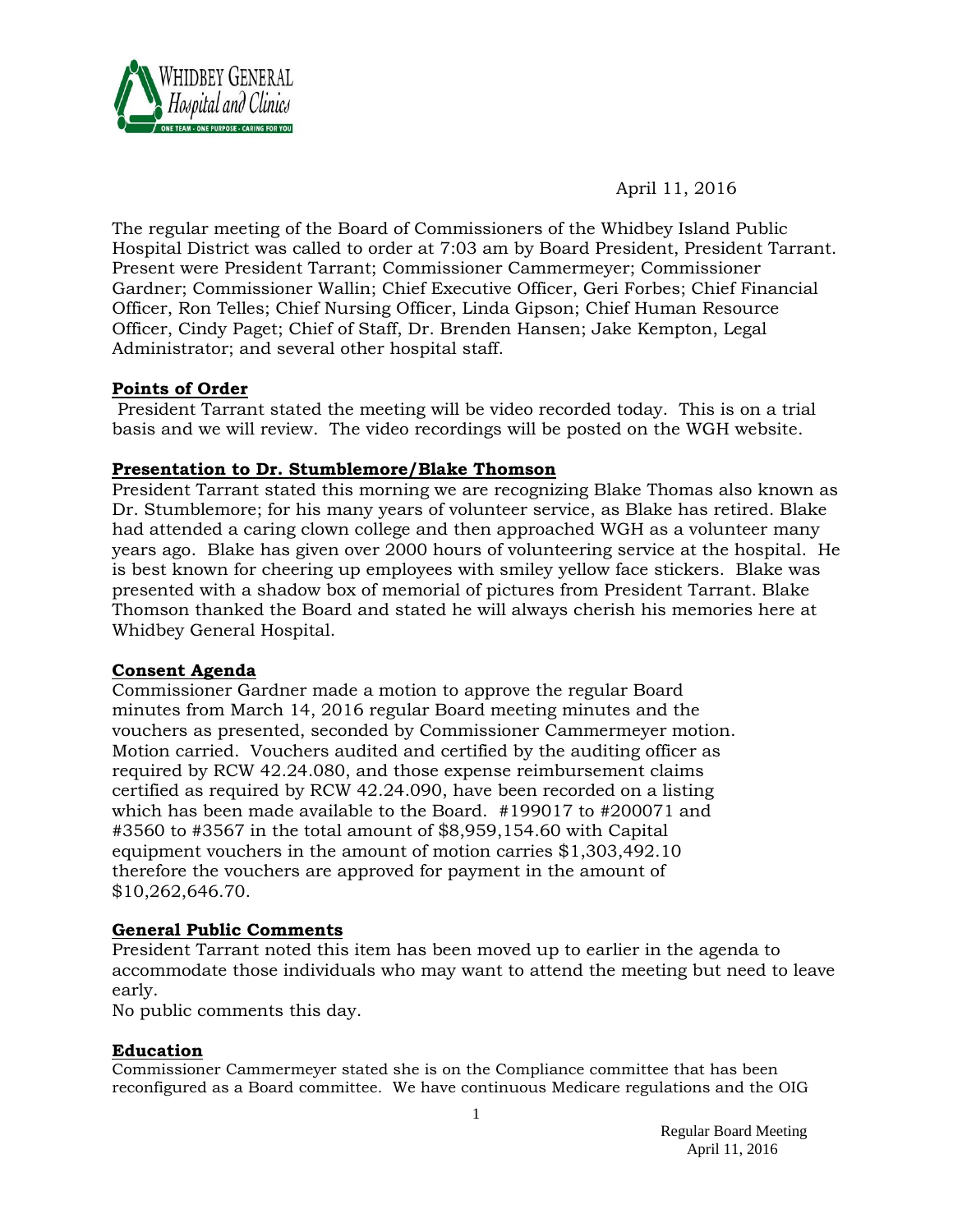

has set federal regulations to keep us in Compliance. This ensures we have conductive compliance. A quarterly update will be brought to the Board meeting. Thank you to Beth Stout, Compliance Officer for helping and directing the compliance committee. Beth Stout, Compliance Officer stated as for as compliance goes we have a stronger team, with annual educational training, cyber security and tying everything together. President Tarrant stated she would like Beth Stout to give a reoccurring update. Commissioner Gardner stated the level of commitment with our staff is tremendous at Compliance committee meetings.

### **Updates/Construction**

- A) Marc Estvold, Project Manager/George Senerth, Executive Director of Facilities and Plant Engineering presented a brief construction update on the following:
	- Steel is being constructed and we are moving forward.
	- Weather has been a challenge and now with improved weather it will start to pay off, with steel to be completed in July.
	- Project moving forward and we are on schedule to be complete; outer in May 2017 and inner Peri-op in October 2017.

George Senerth, Executive Director of Facilities and Plant Engineering stated we have leased the sunrise building to move human resource and accounting departments closer together. Once a quarter a construction budget update will be brought to the Finance committee. Commissioner Cammermeyer stated she is profoundly impressed how the construction is moving forward.

# **Quality and Patient Safety**

# A) Quality and Nursing Update

Linda Gipson, CNO reported the following:

- May in 2012 we implemented the strategic plan for evidence based care and create an exceptional practice that promotes clinical excellence. Our clinical outcomes are now exceptional.
- One struggle is patient satisfaction. Rounding is a good way to ensure patient interaction and to help get patient satisfaction up. Linda discussed rounding this past Friday and encountered great teamwork in the ER.
- To improve patient satisfaction the 3 most important elements are in pain control, responsiveness of hospital staff and patient education. To help improve our patient education we have adopted software to help with patient education. Audits are showing us that our patient education is rising. Staff working together.
- Interdisciplinary bedside rounding will begin again. This is education for the patient.
- Transitions of care are being reviewed to help further the patient experience.
- The Daisy Award will be presented during nurse's week, recognizing staff across the hospital.
- Patient advisory council meets this week and has been providing feedback and will be meeting with the public soon.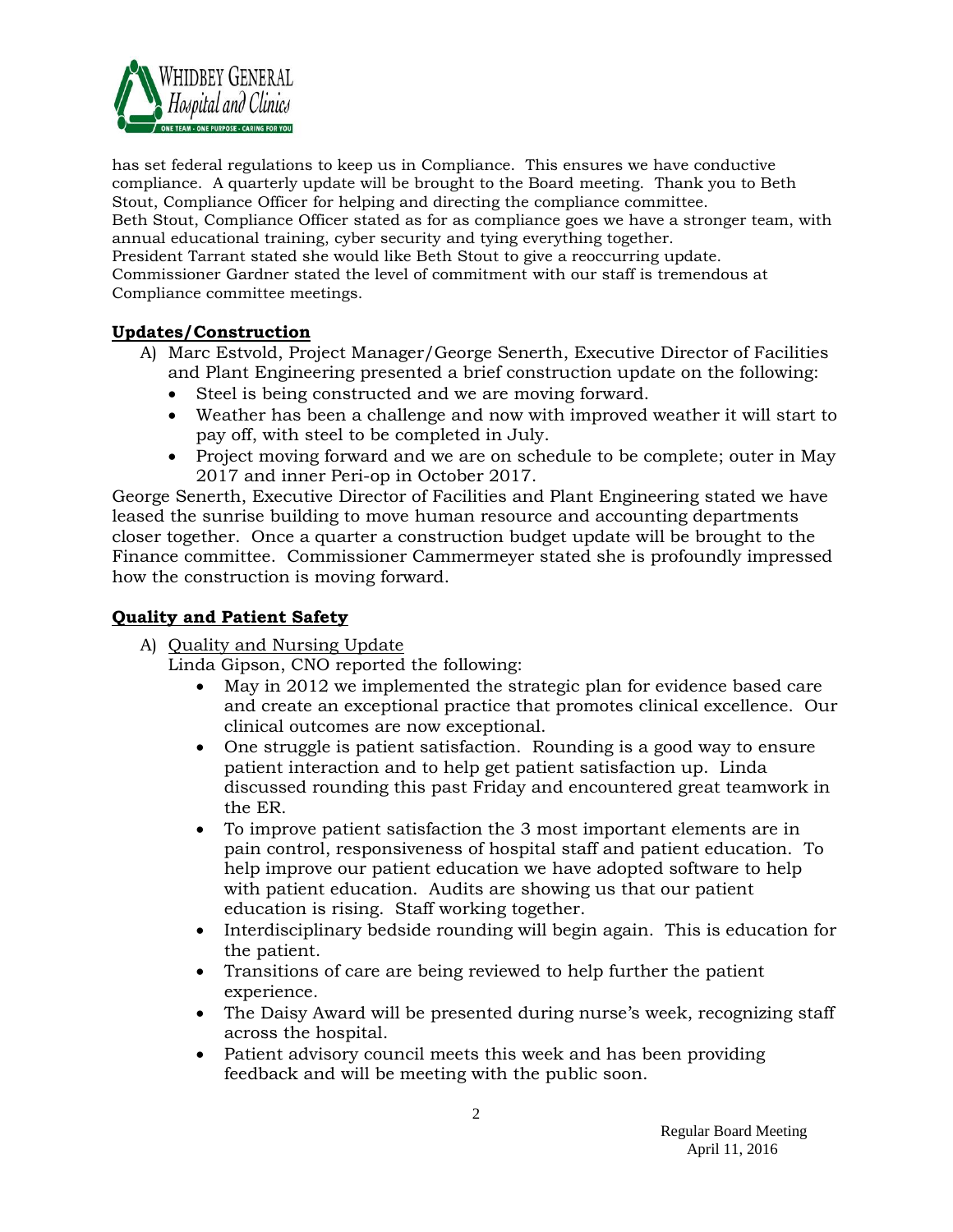

#### **Medical Staff Report**

A. Chief of Staff Report Dr. Brenden Hansen, Chief of Staff reported the following active staff reappointment: James Giem, MD Active Staff Reappointment Commissioner Cammermeyer made a motion, seconded by Commissioner Wallin to approve the active staff reappointment. Motion carried. Dr. Brenden Hansen, Chief of Staff reported the following active affiliate reappointment: Tony Bartley, MD **Active Affiliate Staff Reappointment** Commissioner Cammermeyer made a motion, seconded by Commissioner Wallin to approve the active affiliate staff reappointment. Motion carried. Dr. Brenden Hansen, Chief of Staff reported the following courtesy staff reappointments: Pedro Vieco, MD Courtesy Staff Reappointment Bart Keogh, MD Courtesy Staff Reappointment Kelly Lloyd, MD Courtesy Staff Reappointment Martin Heisen, MD Courtesy Staff Reappointment Jak Nikomboriak, MD Courtesy Staff Reappointment Commissioner Cammermeyer made a motion, seconded by Commissioner Wallin to approve the courtesy staff reappointment. Motion carried. Dr. Brenden Hansen, Chief of Staff reported the following consulting staff reappointment: Ravi Menon, MD Consulting Staff Reappointment Commissioner Cammermeyer made a motion, seconded by Commissioner Wallin to approve the consulting staff reappointment. Motion carried. Resignations read: Dr. Brenden Hansen, Chief of Staff reported the following resignations: Paula Marmont, MD 03/01/2016 Alan Velander, MD 03/23/2016 Valerie Reed, MD 03/09/2016 Dr. Brenden Hansen, Chief of Staff stated every physician that touches any

department in our facility or clinics has to be credentialed; including locums, or affiliate staff from our partners such as radiologists so that is why you may see a longer list of names for resignations that may not be our full time island physicians. MD Staff may no longer serve our facility from those outside organizations. CPOE goes live June 13. Thank you to administration for doctors day lunch and dinners that were delivered. MEC committee has signed up our section Chiefs of Staff for training; and was given executive MEC handbooks.

### **Staff and Status Reports from Administration**

A. Administrative Update

Geri Forbes, CEO reported the following:

- Thanked Marie Meyers, Trauma Coordinator for maintaining our status levels for cardiac and stroke.
- The following registrar staff has been certified in registry: Dawnelle Conlisk,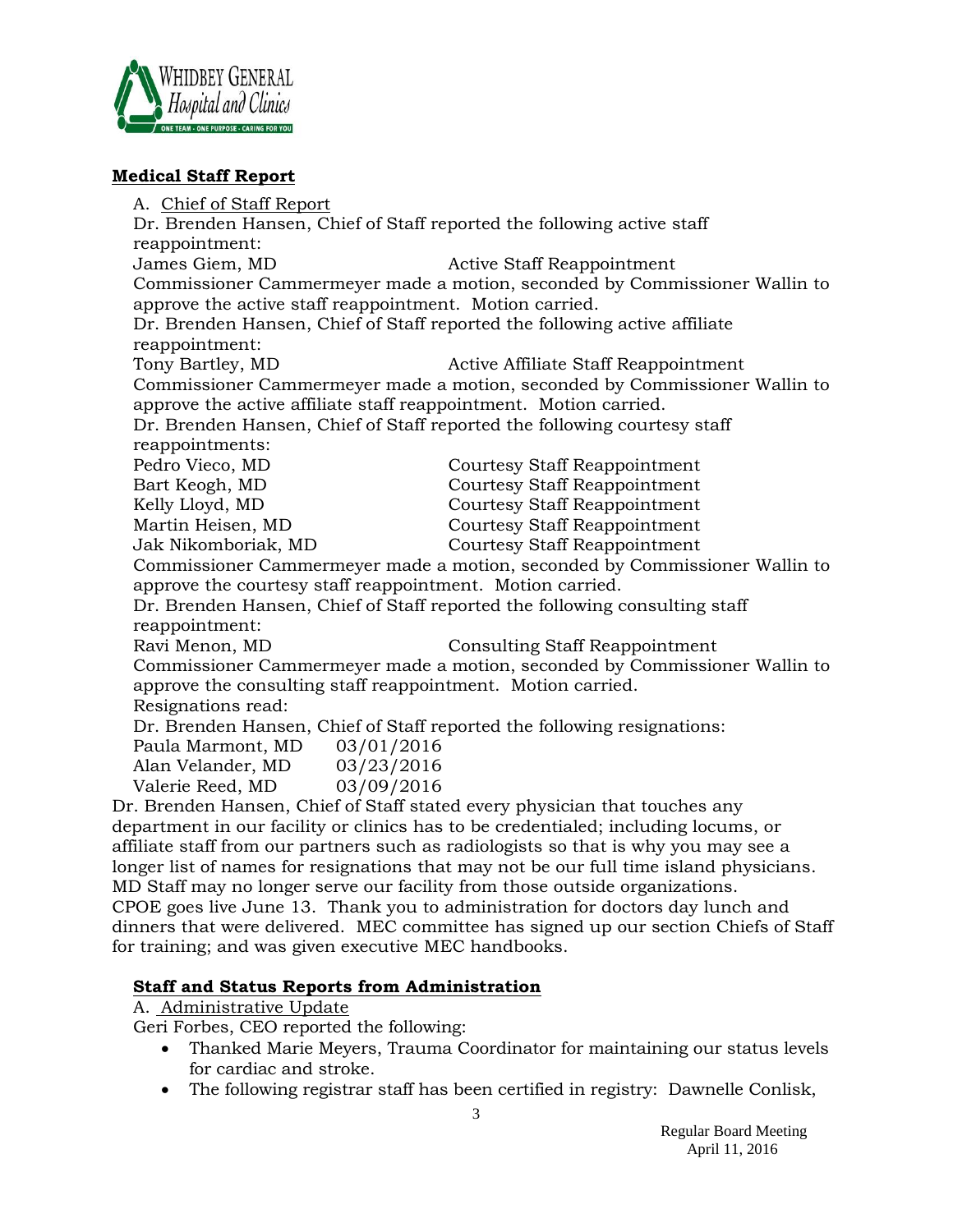

- Diane Brown, Teresa Transue, Gail Ryer, Mary Horn, Jessica Benson, Karen Harder, Jayson Rosa, and Paula Cobb. Congratulations to them.
- This years Red dress ball raised \$9500 for the Heart of a Woman program.
- Moody's investors service recently upgraded the rating on the general obligation unlimited tax bonds issued by Whidbey Island Public hospital District from Baa3 to Baa2, which applies to \$49.2 million in bonds.
- Construction moving along and the steel are being constructed.
- The annual volunteer dinner was a success, thank you to all of our volunteers. Linda Gipson, CNO attended and presented the medical equipment wish list, which is funded directly from the sales at the hospital gift shop.

Notification waived by Commissioner Gardner made a motion to waive the notification process of presenting the WSNA and UFCW contracts, seconded by Commissioner Wallin. Motion carried.

Cindy Paget, CHRO presented the Pro-tech contract for approval. Commissioner Gardner made a motion to approve the pro-tech contract as presented, seconded by Commissioner Cammermeyer. Motion carried. Cindy Paget, CHRO presented the WSNA contract for approval. Commissioner Gardner made a motion to approve the WSNA contract as presented, seconded by Commissioner Cammermeyer. Motion carried.

### Finance

Ron Telles, CFO discussed and presented the February financials with a note that the hospital's trending upward with patient satisfaction and discussed the following:

- Total Clinic Visits
- Surgeries
- Surgery minutes/volume in surgery
- MRI and CT scans
- P-days and Discharges
- 2015 Revenue
- Operations Income
- Statement of Revenue and Expenses

We are looking at February to be a positive line, cash on hand has increased.

### C. Dashboard

Linda Gipson, CNO reported the following dashboard:

- Midnight census will be different and does not include observation patients.
- Case mix index is up, since Sound Physicians have been here. This is helpful to better reflect the level of care we provide and is up 20%. We are working to help the community understand the dashboard. We have new case management onboard and hospitalist on board that have helped with increasing as well.
- Working with patient advisory council to better patient satisfaction scores.
- Case management team is working to improve patient satisfaction scores along with surgical staff.
- Adverse drug events occur less at Whidbey General Hospital than most of the hospitals in the region and we have no harm deaths.
- Dementia initiatives have been recognized statewide and we have been invited to a WSHA event to discuss the program.
- TeamHealth ED physicians have performed studies to improve patient flow and are working on patients getting into the hospital faster.